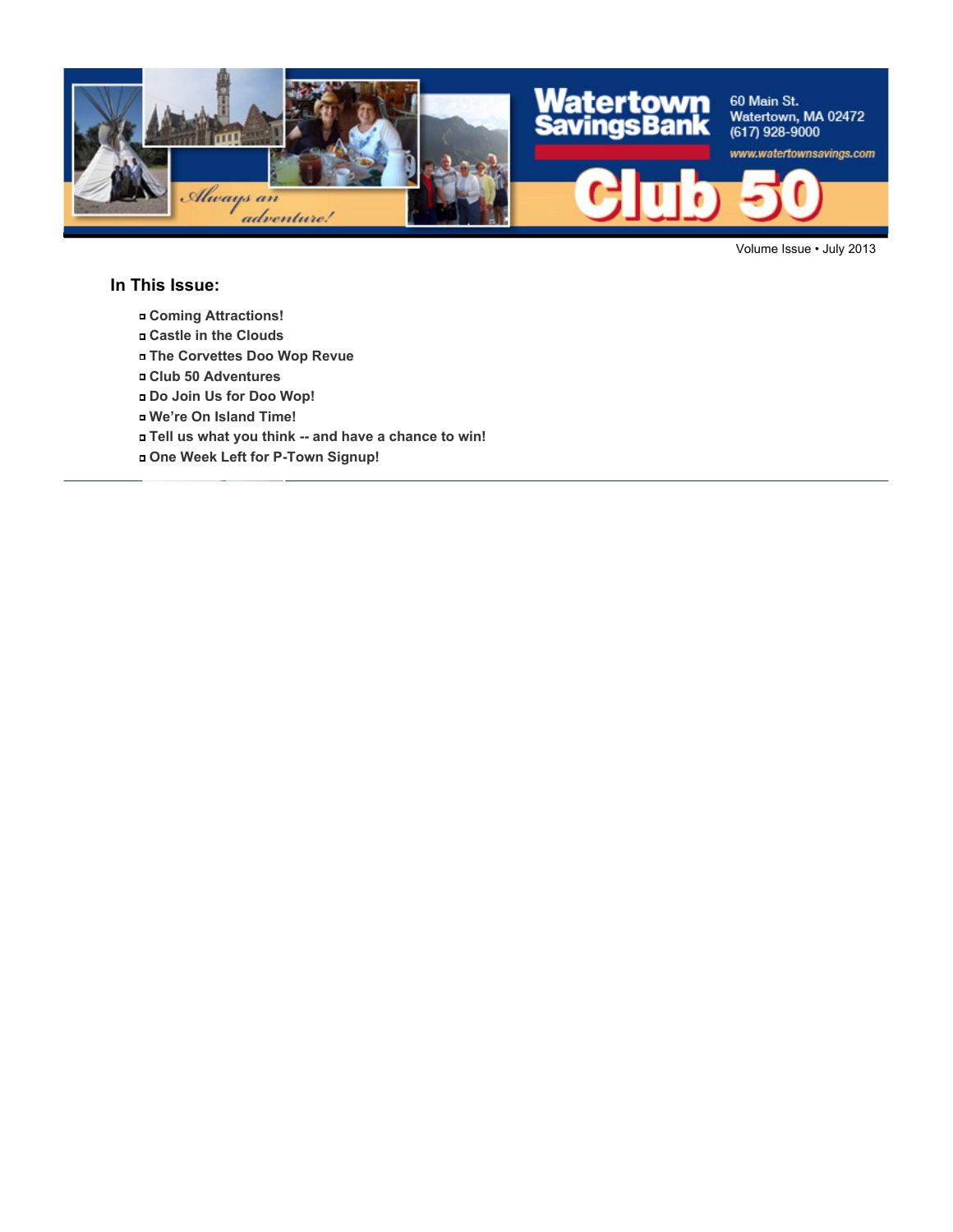

## **The Latest**

## **Coming Attractions!**

Mackinac Island. The Rose Parade. California wine country. San Antonio. Alaska. Hawaii. Bermuda. The Swiss Alps. London and Paris. The travel bug is alive and well!

Where to go next? There are just so many interesting possibilities that it's a challenge to narrow it down. Not such a terrible quandary to have, is it?

Thankfully we have our Club 50 Advisory Board to help guide us. Karen and I have been meeting with several travel vendors, who have not only been sharing their goodies for 2014 and beyond but are also responding to our requests for trip info based on the most-favored ideas from our Board meeting in early May. We're meeting with the Board again later this month to try and pin down<br>our second Big Trip of 2014, and we already have several ideas for the rest of 2014 and even i anniversary year.

But we also have all of you to help us: We have re-launched our trip surveys, and in addition to asking how a specific trip met your expectations, we have added a section for you to share your suggestions for day trips, overnight trips, and longer journeys. The response so far has been incredible. It has been interesting to see what are emerging as favorites … happily, most of them mirror the Board's suggestions! In addition to 2014's second big trip, we do know that we want to do an overnight in New York City – it has been awhile and it's an overwhelming request. We also have a lot of interest in more Boston-related trips as well as day trips on a Saturday or a Sunday, so we're going to look into those as well.

If you would like to chat further about trip ideas – or anything Club 50-related, for that matter -- please consider stopping by at one of our branch visits. Our first one on June 28 at the Bigelow branch was a lot of fun … some of our Nantucket travelers visited to reminisce about our wonderful time (see the Featured Photo below for more) and several Advisory Board alums and their spouses stopped by to say hi. And as of press time we were set to visit the Nonantum branch on July 5. Also this month we will visit the Warrendale branch (729 Main Street, Watertown) on Thursday, July 11, as well as the Waverley Square branch (30 Church Street, Belmont) on Thursday, July 25. Hope to see you!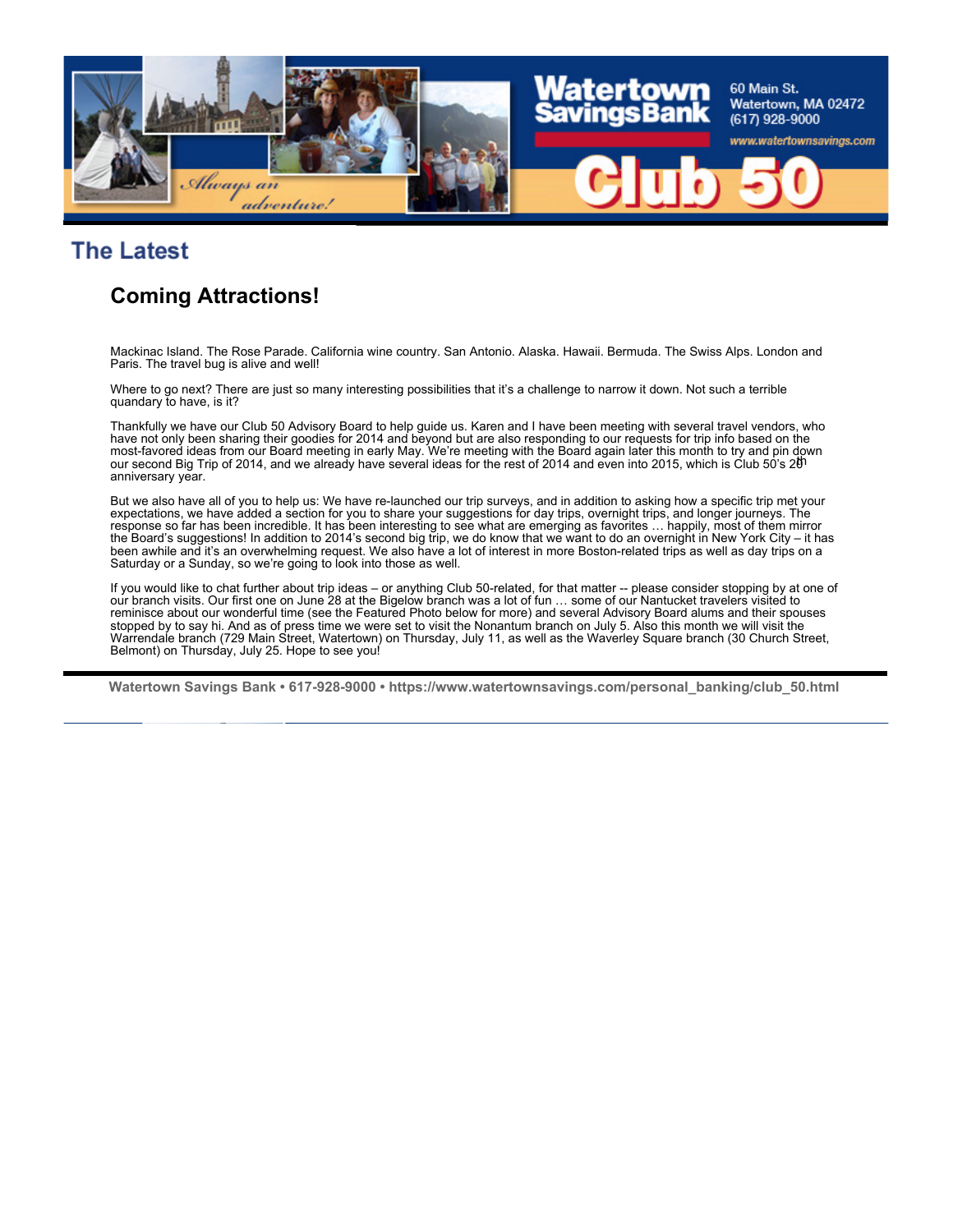

## **Castle in the Clouds**

|                                                                                                                                                                                                                                                                                                                                                                                                                                                                                                                              | <b>RESERVATION FORM</b><br>Enclosed please find \$ per person as payment in full for person(s).<br>Full payment (\$80 members: \$90 quests) is due at time of reservation. Please make checks payable to: WATERTOWN SAVINGS BANK     |  |                                                                 | Castle in the Clouds - 1ST DAY OF SIGN UP: TUESDAY, JULY 23, 2013 |                    |  |  |  |  |
|------------------------------------------------------------------------------------------------------------------------------------------------------------------------------------------------------------------------------------------------------------------------------------------------------------------------------------------------------------------------------------------------------------------------------------------------------------------------------------------------------------------------------|--------------------------------------------------------------------------------------------------------------------------------------------------------------------------------------------------------------------------------------|--|-----------------------------------------------------------------|-------------------------------------------------------------------|--------------------|--|--|--|--|
|                                                                                                                                                                                                                                                                                                                                                                                                                                                                                                                              |                                                                                                                                                                                                                                      |  | Phone: E-mail: E-mail:                                          |                                                                   |                    |  |  |  |  |
|                                                                                                                                                                                                                                                                                                                                                                                                                                                                                                                              |                                                                                                                                                                                                                                      |  |                                                                 |                                                                   |                    |  |  |  |  |
|                                                                                                                                                                                                                                                                                                                                                                                                                                                                                                                              |                                                                                                                                                                                                                                      |  |                                                                 |                                                                   |                    |  |  |  |  |
| I hereby give permission to Watertown Savings Bank to duplicate and use for advertising purposes, any photographs taken of me on this trip. Watertown<br>Savings Bank Club 50 is organizing this event for its selected customers. The Bank uses experienced tour guides and common carriers. By signing this form you<br>agree to hold Watertown Savings Bank, Club 50, its employees, successors, agents and assigns harmless for all injuries, damages or other losses arising from<br>their participation in this event. |                                                                                                                                                                                                                                      |  |                                                                 |                                                                   |                    |  |  |  |  |
|                                                                                                                                                                                                                                                                                                                                                                                                                                                                                                                              | Signature: <u>Contract Contract Contract Contract Contract Contract Contract Contract Contract Contract Contract Contract Contract Contract Contract Contract Contract Contract Contract Contract Contract Contract Contract Con</u> |  |                                                                 |                                                                   | Date: <b>Date:</b> |  |  |  |  |
| Return to:                                                                                                                                                                                                                                                                                                                                                                                                                                                                                                                   | <b>WATERTOWN SAVINGS BANK</b><br><b>ATT: CONNIE BRACELAND</b><br>60 MAIN STREET, WATERTOWN MA 02472                                                                                                                                  |  | <b>CASTLE IN THE CLOUDS</b><br>DATE: Wednesday, August 21, 2013 |                                                                   |                    |  |  |  |  |
| Chicken & Broccoli<br>Lasagna<br>Island Spiced Salmon<br>Tenderloin Tips                                                                                                                                                                                                                                                                                                                                                                                                                                                     | Luncheon Entrée Choice Please choose one:                                                                                                                                                                                            |  |                                                                 |                                                                   |                    |  |  |  |  |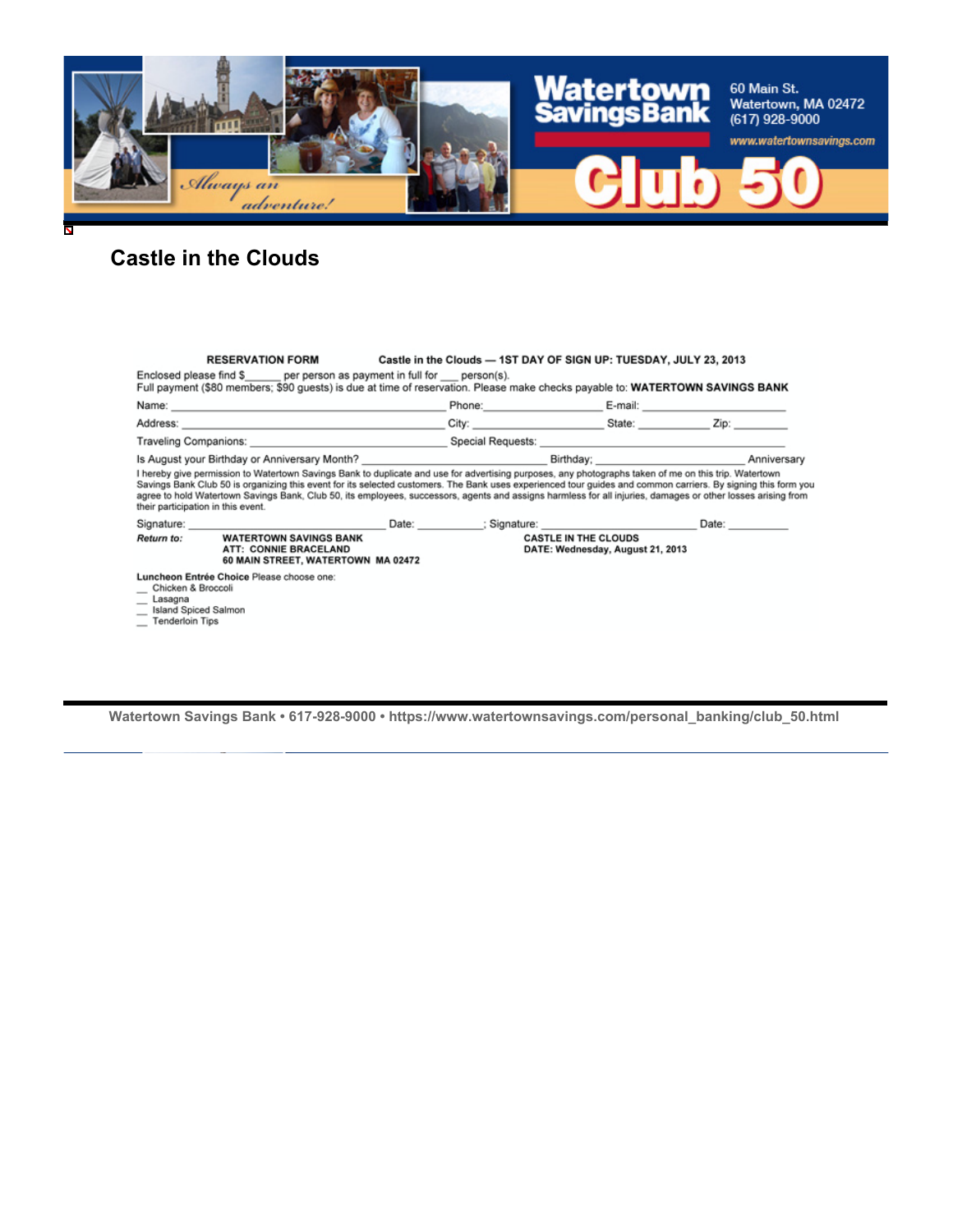

# **The Corvettes Doo Wop Revue**

|                                                                                                                                                                                                                                                                                                                                                                                                                                                                                                                              | <b>RESERVATION FORM</b>                                                                                                                                                                                                        | The Corvettes Doo Wop Revue - 1ST DAY OF SIGN UP: THURSDAY, AUGUST 8. 2013 |                                        |                                                                  |       |  |  |  |  |
|------------------------------------------------------------------------------------------------------------------------------------------------------------------------------------------------------------------------------------------------------------------------------------------------------------------------------------------------------------------------------------------------------------------------------------------------------------------------------------------------------------------------------|--------------------------------------------------------------------------------------------------------------------------------------------------------------------------------------------------------------------------------|----------------------------------------------------------------------------|----------------------------------------|------------------------------------------------------------------|-------|--|--|--|--|
| Enclosed please find \$ per person as payment in full for person(s).                                                                                                                                                                                                                                                                                                                                                                                                                                                         |                                                                                                                                                                                                                                |                                                                            |                                        |                                                                  |       |  |  |  |  |
|                                                                                                                                                                                                                                                                                                                                                                                                                                                                                                                              | Full payment (\$69 members; \$79 guests) is due at time of reservation. Please make checks payable to: WATERTOWN SAVINGS BANK                                                                                                  |                                                                            |                                        |                                                                  |       |  |  |  |  |
|                                                                                                                                                                                                                                                                                                                                                                                                                                                                                                                              |                                                                                                                                                                                                                                |                                                                            |                                        |                                                                  |       |  |  |  |  |
|                                                                                                                                                                                                                                                                                                                                                                                                                                                                                                                              |                                                                                                                                                                                                                                |                                                                            |                                        |                                                                  |       |  |  |  |  |
|                                                                                                                                                                                                                                                                                                                                                                                                                                                                                                                              |                                                                                                                                                                                                                                |                                                                            |                                        |                                                                  |       |  |  |  |  |
|                                                                                                                                                                                                                                                                                                                                                                                                                                                                                                                              |                                                                                                                                                                                                                                |                                                                            |                                        |                                                                  |       |  |  |  |  |
| I hereby give permission to Watertown Savings Bank to duplicate and use for advertising purposes, any photographs taken of me on this trip. Watertown<br>Savings Bank Club 50 is organizing this event for its selected customers. The Bank uses experienced tour guides and common carriers. By signing this form you<br>agree to hold Watertown Savings Bank, Club 50, its employees, successors, agents and assigns harmless for all injuries, damages or other losses arising from<br>their participation in this event. |                                                                                                                                                                                                                                |                                                                            |                                        |                                                                  |       |  |  |  |  |
|                                                                                                                                                                                                                                                                                                                                                                                                                                                                                                                              | Signature: Signature: Signature: Signature: Signature: Signature: Signature: Signature: Signature: Signature: Signature: Signature: Signature: Signature: Signature: Signature: Signature: Signature: Signature: Signature: Si |                                                                            |                                        |                                                                  | Date: |  |  |  |  |
| <b>Return to:</b>                                                                                                                                                                                                                                                                                                                                                                                                                                                                                                            | <b>WATERTOWN SAVINGS BANK</b><br>ATT: CONNIE BRACELAND<br>60 MAIN STREET, WATERTOWN MA 02472                                                                                                                                   |                                                                            |                                        | THE CORVETTES DOO WOP REVUE<br>DATE: Thursday, September 5, 2013 |       |  |  |  |  |
|                                                                                                                                                                                                                                                                                                                                                                                                                                                                                                                              | Luncheon Entrée Choice Please choose one:                                                                                                                                                                                      |                                                                            | Baked Scrod Boneless Breast of Chicken |                                                                  |       |  |  |  |  |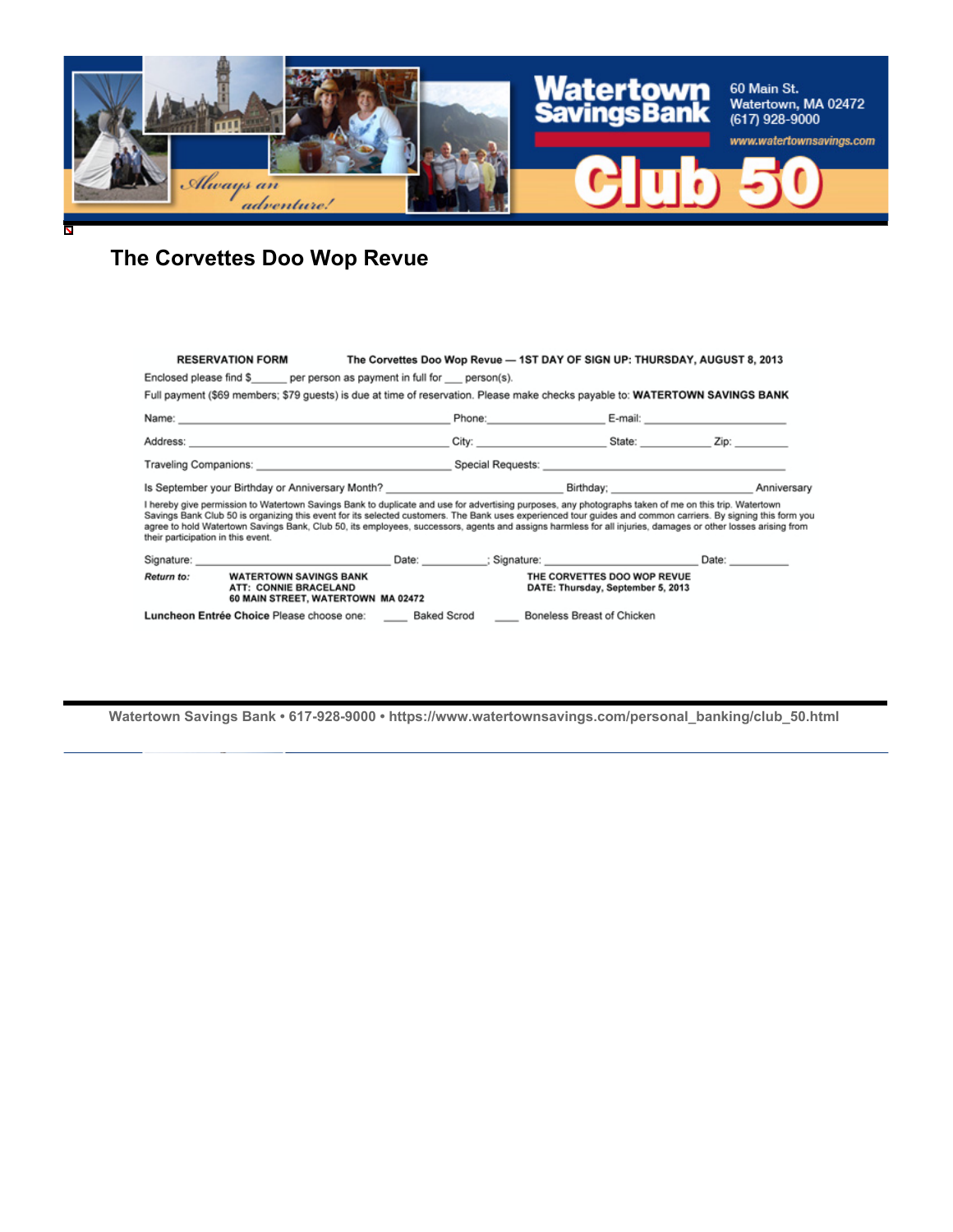

#### **Club 50 Opportunities**

## **Castle in the Clouds**

Date: **Wednesday, August 21, 2013** First Day of Signup: Tuesday, July 23 Price: \$80 Members \$90 Guests **Walkability: moderate** = ability to walk at a moderate pace.

Marvel with us at the 16-room mansion and 5,500-acre mountaintop estate in Moultonborough, New Hampshire, overlooking Lake Winnipesaukee and the Ossipee Mountains. Tour the 1914 Arts and Crafts-style mansion and hear the rags-to-riches-to-rags story of its owner, Thomas Plant. Then travel to the NASWA Resort's Blue Bistro on Lake Winnipesaukee for lunch (please make your choice on the form). After lunch visit Kellerhaus Chocolates at Weirs Beach – there's 5,000 square feet of premium chocolates, fudge, buttercrunch, peanut brittle, ribbon candy, maple products, and ice cream to tempt you!

Our deluxe Yankee Line motorcoach leaves from American Legion Post 440, 295 California Street, Newton, at 8 a.m. and returns at approximately 6 p.m.

**Cancellation Policy:** On or before 8/14/13 -- Refund if, and only if, we can find someone to take your place on the trip. After 8/14/13 -- No refund.

**Please note:** Motorcoach seating is assigned according to the date & time we receive your reservation (excluding accommodations for special needs), starting 8:30 a.m. on the established first date of sign up. Non-members traveling with us must do so as the guest of a currrent club member. Individuals who require special attention must bring someone to assist them.

A Yankee Line, Inc. acts only as an agent for the various independent suppliers that provide hotel accommodations, transportation, sightseeing, activities, or other services connected with this tour. Such services are subject to the terms and conditions of those suppliers. A Yankee Line, Inc. and their respective employees, agents, representatives, and assigns accept no liability whatsoever for any injury, damages or expenses of any kind due to sickness, weather, strikes, hostilities, wars, terrorist acts, acts of nature, local laws or other such causes. A Yankee Line, Inc. is not responsible for any baggage or personal effects of any individuals participating in the tours/trips arranged by A Yankee Line, Inc.

#### **The reservation form is available on the left column of this page – see Forms.**

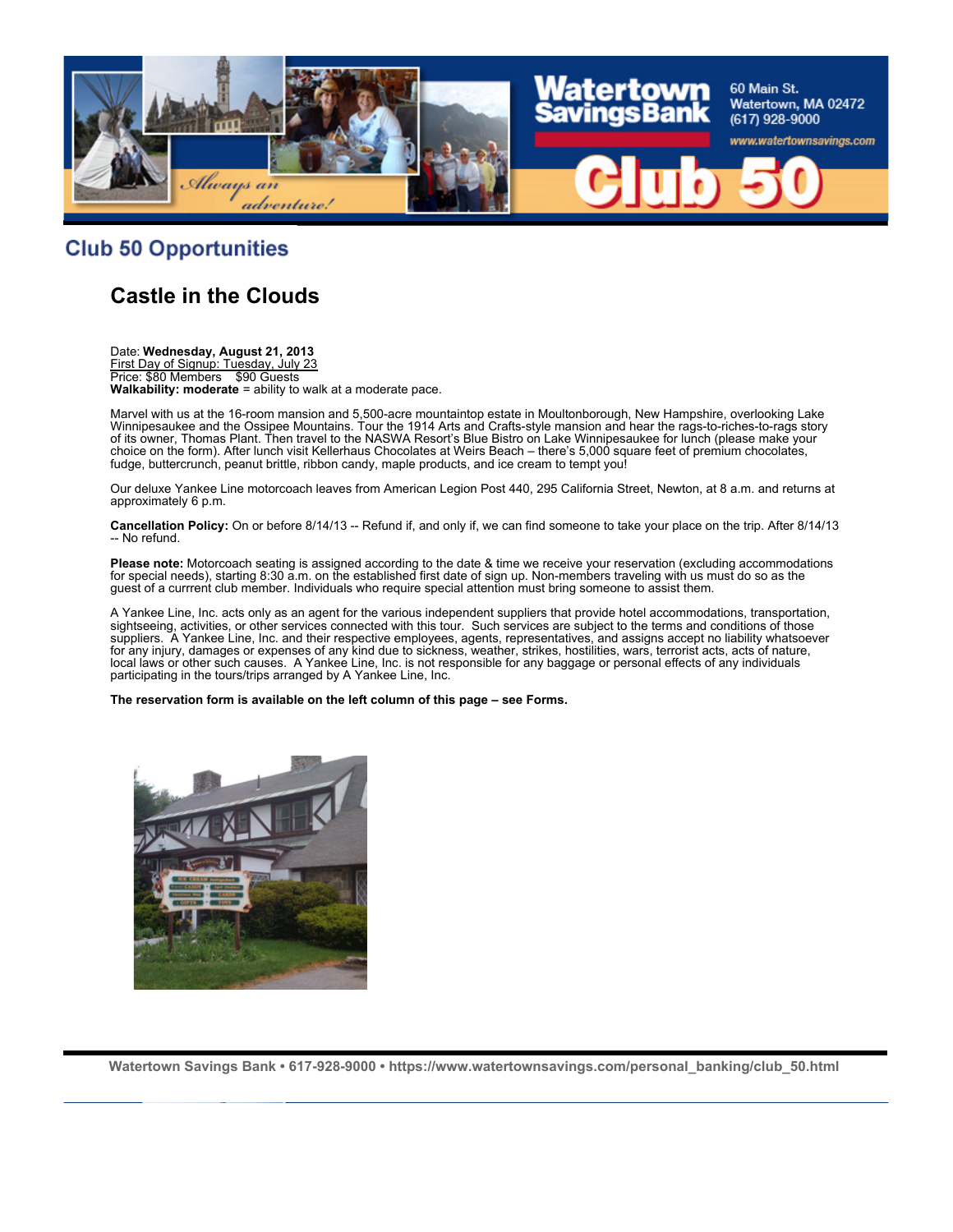

### **Club 50 Adventures**

**Provincetown** Wednesday, July 24

**Castle in the Clouds** Wednesday, August 21

**The Corvettes Doo Wop Revue at Venus de Milo with Lunch** Thursday, September 5

**Old World Prague & the Blue Danube** September 10-22

**Buddy, The Buddy Holly Story at Ogunquit Playhouse Lunch at Jonathan's Restaurant** Thursday, October 17

**Vermont (Essex Inn)** Monday-Wednesday, October 21-23

**Sweet Dreams: A Patsy Cline Tribute at the Log Cabin** Wednesday, November 6

**10 Night Ultimate Caribbean Cruise Plus One Night in Fort Lauderdale** January 30-February 10, 2014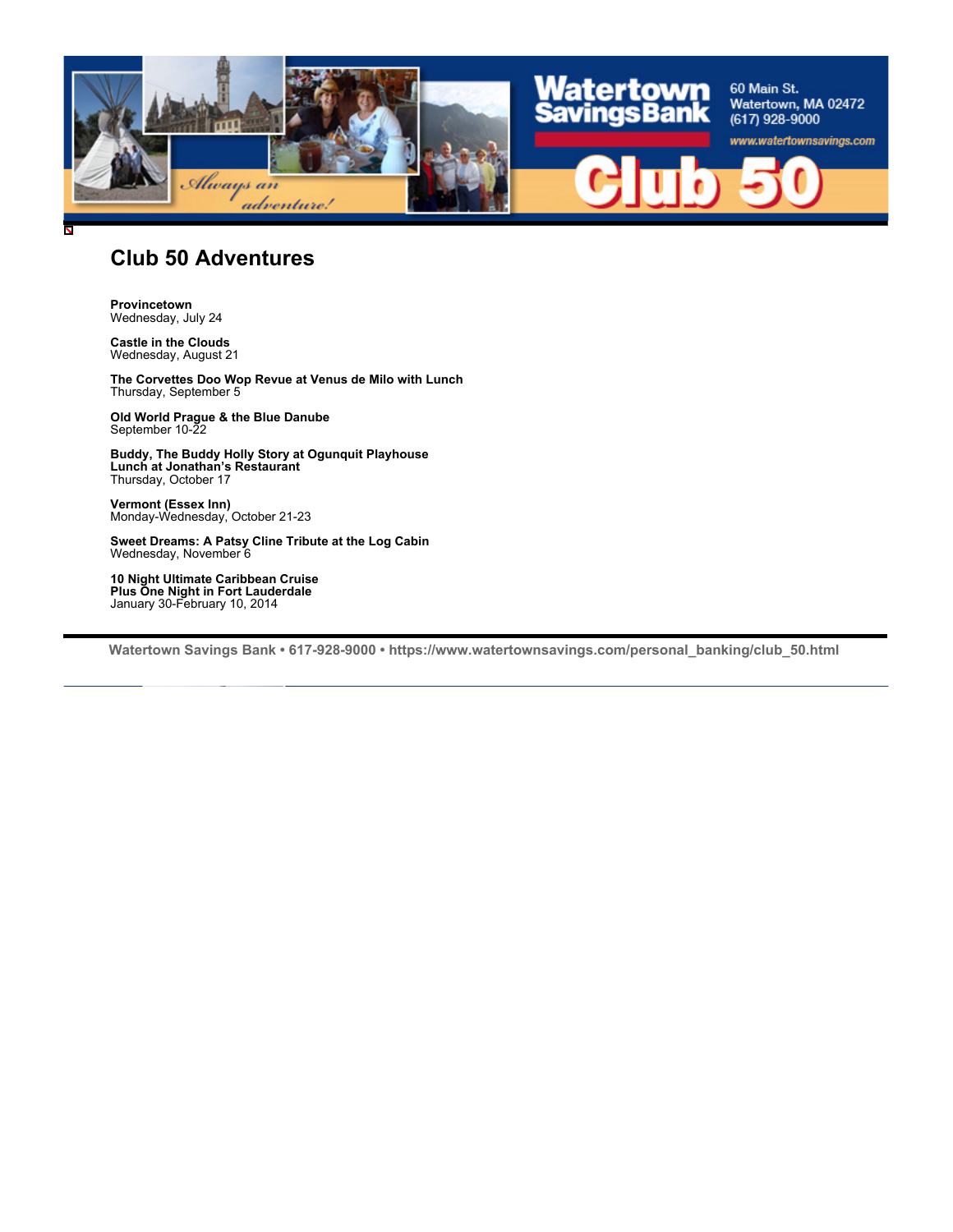

## **Save the Date**

## **Do Join Us for Doo Wop!**

Take a rollicking ride through the good old days of rock 'n' roll! Club 50 is headed back to the Venus de Milo in Swansea – where we had a great time at last April's American Bandstand Revue – on **Thursday, September 5,** for **The Corvettes Doo-Wop Revue.** Our deluxe Yankee Line motorcoach will leave from the American Legion Post 440 at 10:30 a.m. and return approximately 4:30 p.m. A complete luncheon is included (please see choices on the form on the left). The price is only \$69 for members and \$79 for their guests. So sing, swoon, and maybe even dance along with us for "At the Hop," "The Twist," "Earth Angel," "Runaround Sue," Palisades Park," "In the Still of the Night' … and more! **First day signup is Thursday, August 8.**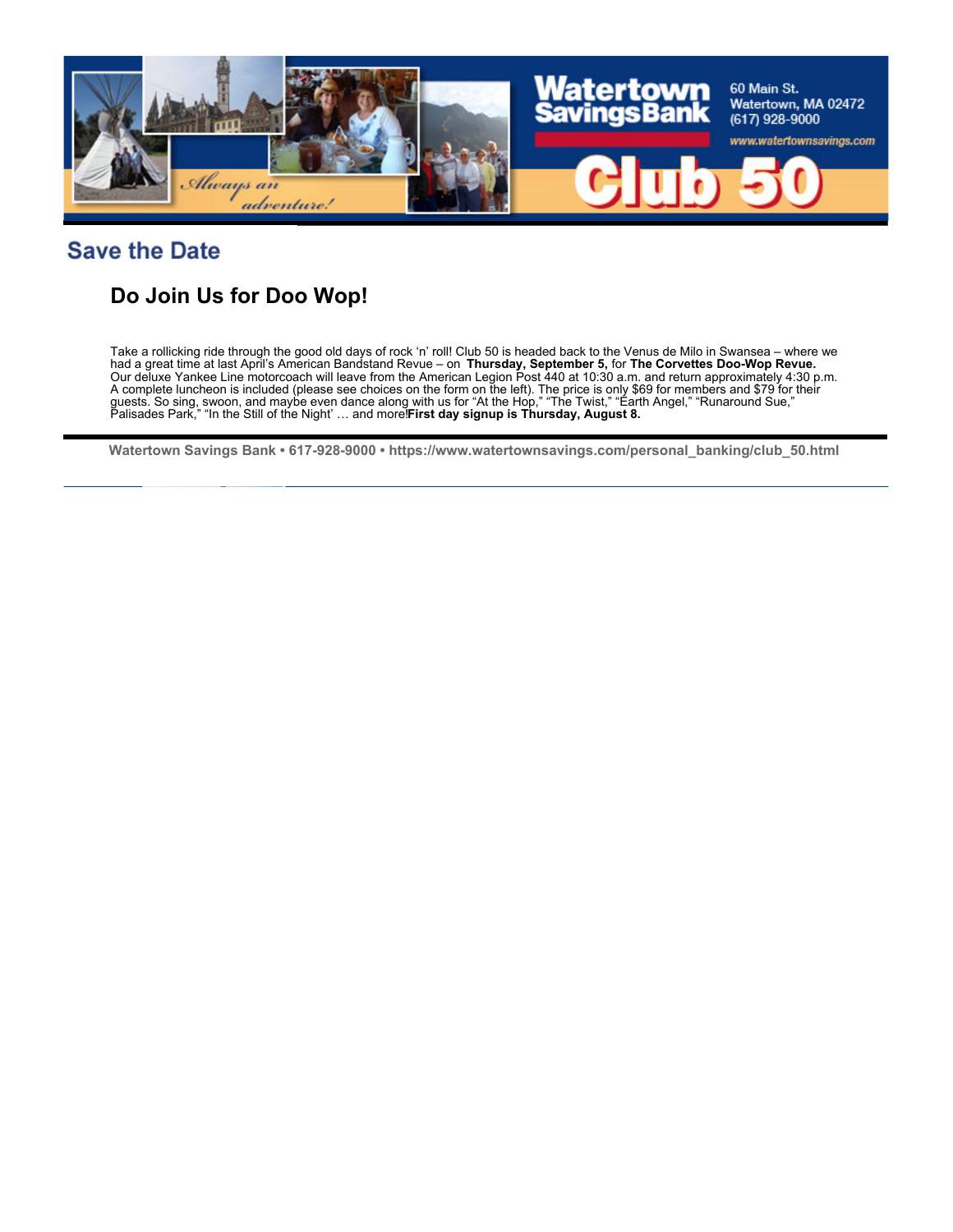

## **Featured Photo**

## **We're On Island Time!**

*(Left to right: Lou & Marleen Frasco, Lee & Bill Longman, Pam Higgins, and Donna Champagne)*

What an idyllic three-day Club 50 adventure! Forty-four of us tossed aside our cares and the humidity of Boston for a sunny and breezy escape to**Nantucket**, where all of us were pampered by the staff at the Nantucket Inn, many of us dined at the superb Queequeg's, and some of us even discovered shopping bargains! The six in the photo took in the spectacular view from the newly redesigned rooftop observation deck of the NHA Whaling Museum, part of our all-access pass to many historic sites. We also had an island tour courtesy of a Nantucket native and a nice amount of free time – to catch some rays and a dip in the pool, to meet up with island friends, or to perhaps try one of The Juice Bar's hand-rolled ice cream cones for lunch!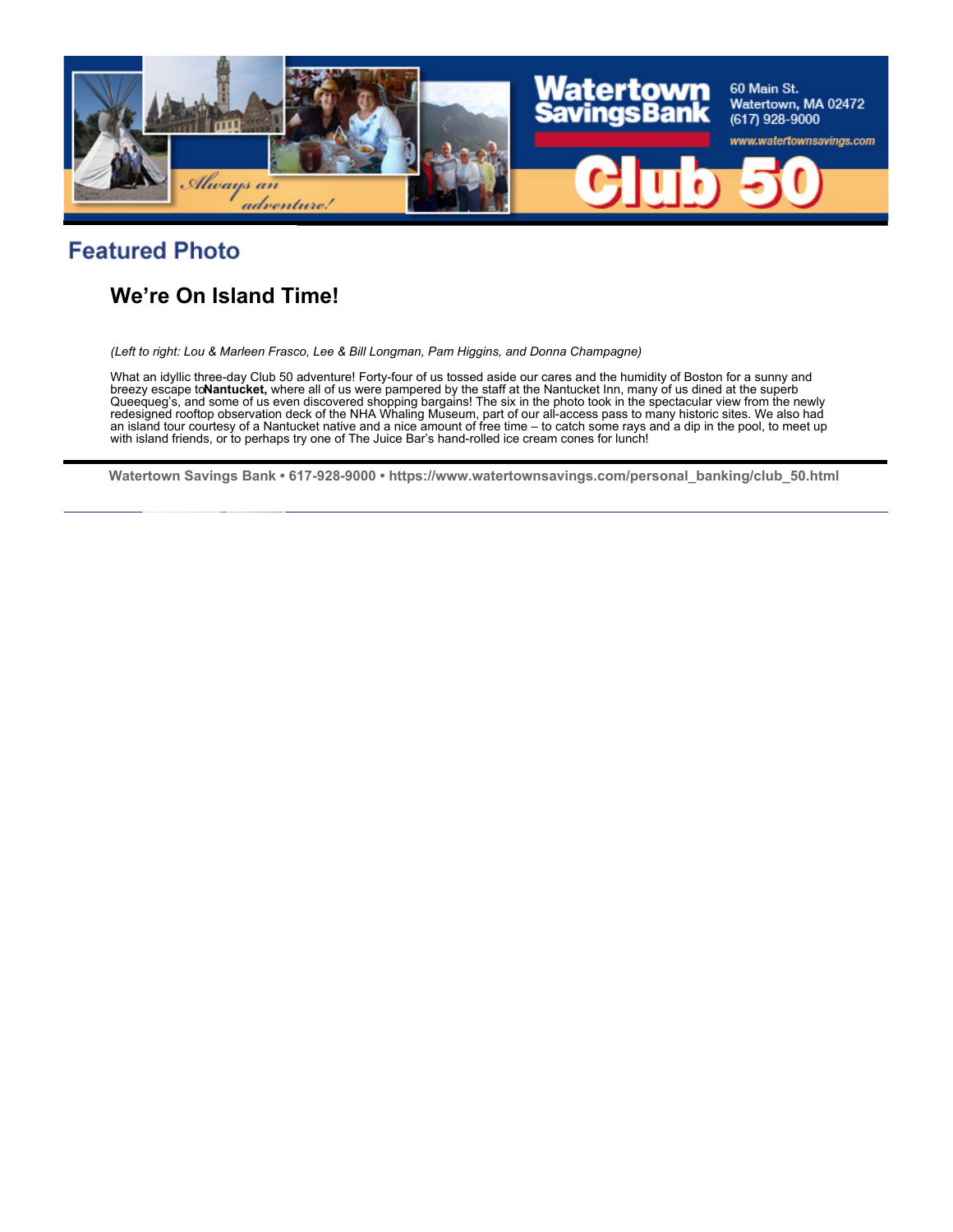

#### On the Go & In the Know

## **Tell us what you think -- and have a chance to win!**

Thank you to all of the Club 50 members who responded to our "Sweet Nostalgia" question from the June newsletter: To celebrate National Candy Month, what was your favorite childhood candy store treat?

The choices and responses were: **1st choice – Candy Buttons (26%)** 2nd (tie): Bit O Honey, Root Beer Barrels (21%) 3rd: Bazooka Gum (16%) 4th: Charleston Chew, Laffy Taffy, Red Hots (5%) (No votes: Dum Dum Suckers, Jawbreakers, and Pixy Stix)

And congratulations to **Barbara M. of Watertown, the winner of a \$25 gift certificate towards a Club 50 trip!** For this newsletter's question – and your chance at that gift certificate – please respond to the "Budget for Fun" survey on the left by August 1.